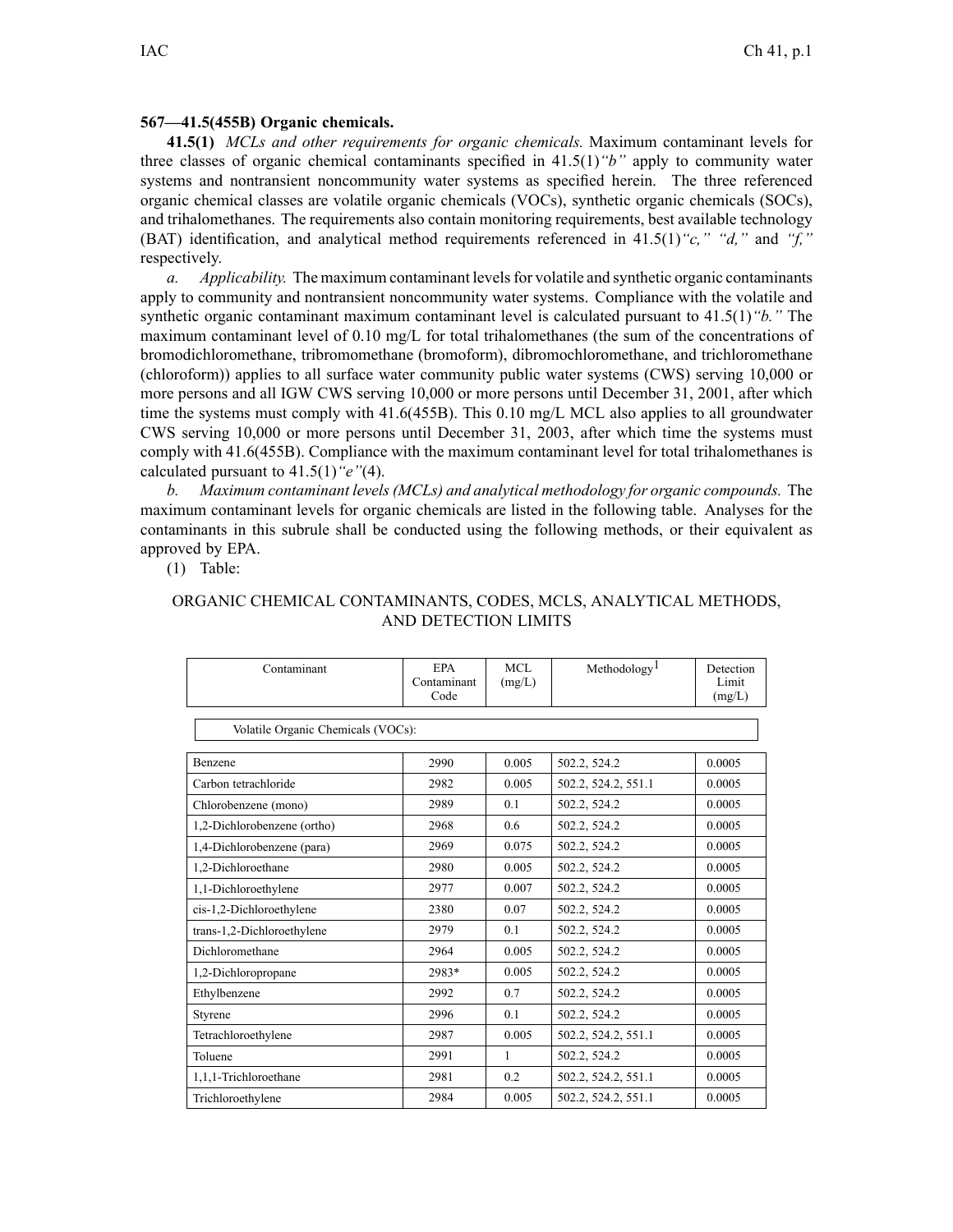| 1,2,4-Trichlorobenzene | 2378  | 0.07  | 502.2, 524.2        | 0.0005 |
|------------------------|-------|-------|---------------------|--------|
| 1,1,2-Trichloroethane  | 2985  | 0.005 | 502.2, 524.2, 551.1 | 0.0005 |
| Vinyl chloride         | 2976  | 0.002 | 502.2, 524.2        | 0.0005 |
| Xylenes (total)        | 2955* | 10    | 502.2, 524.2        | 0.0005 |

Synthetic Organic Chemicals (SOCs):

| Alachlor <sup>3</sup>                                                                   | 2051                              | 0.002                | 505, 507, 508.1, 525.2,<br>551.1             | 0.0002                       |
|-----------------------------------------------------------------------------------------|-----------------------------------|----------------------|----------------------------------------------|------------------------------|
| Aldicarb                                                                                | 2047                              | 0.003                | 531.1, 6610                                  | 0.0005                       |
| Aldicarb sulfone                                                                        | 2044                              | 0.002                | 531.1, 6610                                  | 0.0008                       |
| Aldicarb sulfoxide                                                                      | 2043                              | 0.004                | 531.1, 6610                                  | 0.0005                       |
| Atrazine <sup>3</sup>                                                                   | 2050                              | 0.003                | 505, 507, 508.1, 525.2,<br>551.1             | 0.0001                       |
| Benzo(a)pyrene                                                                          | 2306                              | 0.0002               | 525.2, 550, 550.1                            | 0.00002                      |
| Carbofuran                                                                              | 2046                              | 0.04                 | 531.1, 6610                                  | 0.0009                       |
| Chlordane <sup>3</sup>                                                                  | 2959                              | 0.002                | 505, 508, 508.1, 525.2                       | 0.0002                       |
| $2,4-D6$ (as acids, salts, or esters)                                                   | 2105                              | 0.07                 | 515.1, 515.2, 515.3, 555,<br>D5317-93        | 0.0001                       |
| Dalapon                                                                                 | 2031                              | 0.2                  | 515.1, 515.3, 552.1, 552.2                   | 0.001                        |
| Contaminant                                                                             | <b>EPA</b><br>Contaminant<br>Code | <b>MCL</b><br>(mg/L) | Methodology <sup>1</sup>                     | Detection<br>Limit<br>(mg/L) |
| 1,2-Dibromo-3-chloropropane (DBCP)                                                      | 2931                              | 0.0002               | 504.1, 551.1                                 | 0.00002                      |
| Di(2-ethylhexyl)adipate                                                                 | 2035                              | 0.4                  | 506, 525.2                                   | 0.0006                       |
| Di(2-ethylhexyl)phthalate                                                               | 2039                              | 0.006                | 506, 525.2                                   | 0.0006                       |
| Dinoseb <sup>6</sup>                                                                    | 2041                              | 0.007                | 515.1, 515.2, 515.3, 555                     | 0.0002                       |
| Diquat                                                                                  | 2032                              | 0.02                 | 549.2                                        | 0.0004                       |
| Endothall                                                                               | 2033                              | 0.1                  | 548.1                                        | 0.009                        |
| Endrin $3$                                                                              | 2005                              | 0.002                | 505, 508, 508.1, 525.2,<br>551.1             | 0.00001                      |
| Ethylene dibromide (EDB)                                                                | 2946                              | 0.00005              | 504.1, 551.1                                 | 0.00001                      |
| Glyphosate                                                                              | 2034                              | 0.7                  | 547, 6651                                    | 0.006                        |
| Heptachlor <sup>3</sup>                                                                 | 2065                              | 0.0004               | 505, 508, 508.1, 525.2,<br>551.1             | 0.00004                      |
| Heptachlor epoxide <sup>3</sup>                                                         | 2067                              | 0.0002               | 505, 508, 508.1, 525.2,<br>551.1             | 0.00002                      |
| Hexachlorobenzene <sup>3</sup>                                                          | 2274                              | 0.001                | 505, 508, 508.1, 525.2,<br>551.1             | 0.0001                       |
| Hexachlorocyclopentadiene <sup>3</sup>                                                  | 2042                              | 0.05                 | 505, 508, 508.1, 525.2,<br>551.1             | 0.0001                       |
| Lindane (gamma $BHC$ ) <sup>3</sup>                                                     | 2010                              | 0.0002               | 505, 508, 508.1, 525.2,<br>551.1             | 0.00002                      |
| Methoxychlor <sup>3</sup>                                                               | 2015                              | 0.04                 | 505, 508, 508.1, 525.2.<br>551.1             | 0.0001                       |
| Oxamyl                                                                                  | 2036                              | 0.2                  | 531.1, 6610                                  | 0.002                        |
| Pentachlorophenol                                                                       | 2326                              | 0.001                | 515.1, 515.2, 515.3, 525.2,<br>555, D5317-93 | 0.00004                      |
| Picloram <sup>3,6</sup>                                                                 | 2040                              | 0.5                  | 515.1, 515.2, 515.3, 555,<br>D5317-93        | 0.0001                       |
| Polychlorinated biphenyls <sup>4</sup><br>(as decachlorobiphenyl)<br>(as Arochlors) $3$ | 2383                              | 0.0005               | 508A<br>505, 508, 508.1, 525.2               | 0.0001                       |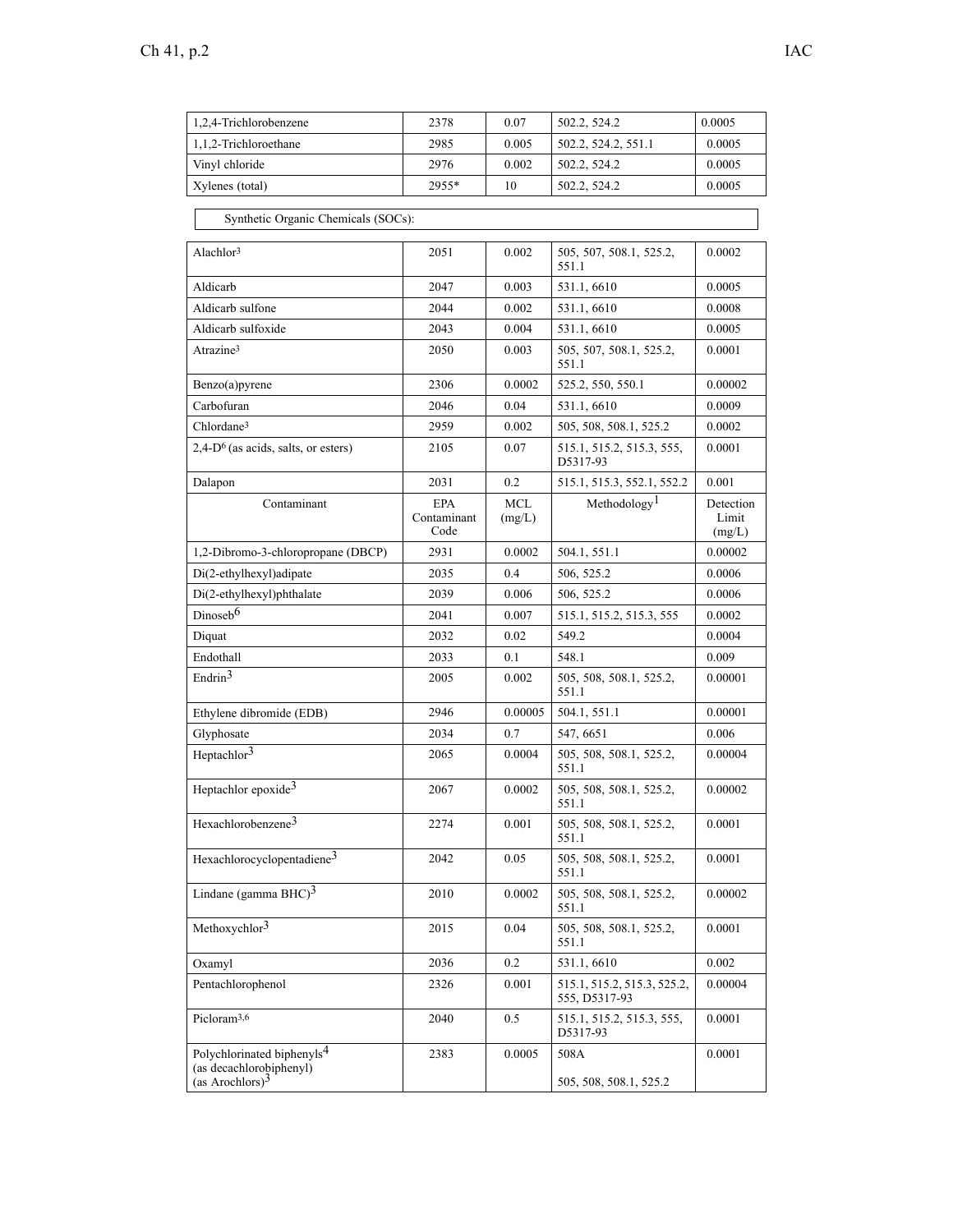| Simazine <sup>3</sup>                                                                                                                         | 2037 | 0.004    | 505, 507, 508.1, 525.2,<br>551.1      | 0.00007  |
|-----------------------------------------------------------------------------------------------------------------------------------------------|------|----------|---------------------------------------|----------|
| $2,3,7,8$ -TCDD (dioxin)                                                                                                                      | 2063 | $3x10-8$ | 1613                                  | $5x10-9$ |
| $2,4,5$ -TP <sup>6</sup> (Silvex)                                                                                                             | 2110 | 0.05     | 515.1, 515.2, 515.3, 555,<br>D5317-93 | 0.0002   |
| Toxaphene $3$                                                                                                                                 | 2020 | 0.003    | 505, 508, 508.1, 525.2                | 0.001    |
| Total Trihalomethanes (TTHMs) <sup>5</sup> :                                                                                                  |      |          |                                       |          |
| Total Trihalomethanes<br>(the sum of the concentrations)<br>of bromodichloromethane.<br>dibromochloromethane.<br>tribromomethane (bromoform). | 2950 | 0.10     | 502.2, 524.2, 551.1                   |          |

\*As of January 1, 1999, the contaminant codes for the following compounds were changed from the Iowa Contaminant Code to the EPA Contaminant Code:

| Contaminant         | Iowa Contaminant Code (Old) | EPA Contaminant Code (New) |
|---------------------|-----------------------------|----------------------------|
| 1,2 Dichloropropane | 2325                        | 2983                       |
| Xylenes (total)     | 2974                        | 2955                       |

<sup>1</sup> Analyses for the contaminants in this section shall be conducted using the following EPA methods or their equivalent as approved by EPA. This incorporation by reference was approved by the Director of the Federal Register in accordance with 5 U.S.C. 552(a) and 1 CFR Part 51, effective January 4, 1995. Copies may be inspected at EPA's Drinking Water Docket, 401 M Street SW, Washington, DC 20460; or at the Office of the Federal Register, 800 North Capitol Street NW, Suite 700, Washington, DC.

The following methods are available from the National Technical Information Service, U.S. Department of Commerce, 5285 Port Royal Road, Springfield, VA 22161 (telephone: (800)553-6847).

Methods for the Determination of Organic Compounds in Drinking Water, EPA-600/4-88-039, December 1988, Revised July 1991 (NTIS PB91-231480): Methods 508A and 515.1.

Methods for the Determination of Organic Compounds in Drinking Water—Supplement I, EPA-600/4-90-020, July 1990 (NTIS PB91-146027): Methods 547, 550, 550.1.

Methods for the Determination of Organic Compounds in Drinking Water—Supplement II, EPA-600/R-92-129, August 1992 (NTIS PB92-207703): Methods 548.1, 552.1, 555.

Methods for the Determination of Organic Compounds in Drinking Water—Supplement III, EPA-600/R-95-131, August 1995 (NTIS PB95-261616): Methods 502.2, 504.1, 505, 506, 507, 508, 508.1, 515.2, 524.2, 525.2, 531.1, 551.1, 552.2.

Method 1613 "Tetra-through Octa-Chlorinated Dioxins and Furans by Isotope-Dilution HRGC/HRMS," EPA-821-B-94-005, October 1994 (NTIS PB95-104774).

The following American Public Health Association (APHA) documents are available from APHA, 1015 Fifteenth Street NW, Washington, DC 20005.

Supplement to the 18th edition of Standard Methods for the Examination of Water and Wastewater, 1994, or Standard Methods for the Examination of Water and Wastewater, 19th edition, 1995 (either publication may be used), APHA: Method 6610.

Standard Methods for the Examination of Water and Wastewater, 18th edition, 1992, and 19th edition, 1995 (either edition may be used), APHA: Method 6651.

The following American Society for Testing and Materials (ASTM) method is available from ASTM, 100 Barr Harbor Drive, West Conshohocken, PA 19428. Annual book of ASTM Standards, 1996, Vol. 11.02 (or any edition published after 1993), ASTM: D5317-93.

Methods 515.3 and 549.2 are available from U.S. EPA NERL, 26 W. Martin Luther King Drive, Cincinnati, OH 45268.

Other required analytical test procedures germane to the conduct of these analyses are contained in Technical Notes on Drinking Water Methods, EPA-600/R-94-173, October 1994 (NTIS PB95-104766).

<sup>2</sup> Reserved.

<sup>3</sup> Substitution of the detector specified in Method 505, 507, 508, or 508.1 for the purpose of achieving lower detection limits is allowed as follows. Either an electron capture or nitrogen-phosphorus detector may be used provided all regulatory requirements and quality control criteria are met.

<sup>4</sup> PCBs are qualitatively identified as Aroclors and measured for compliance purposes as decachlorobiphenyl. Users of Method 505 may have more difficulty in achieving the required detection limits than users of Method 508. 508.1, or 525.2.

<sup>5</sup> The TTHM MCL for surface water or influenced groundwater CWS and NTNC systems serving over 10,000 persons will be changed to 0.080 mg/L on January 1, 2002. All remaining CWS and NTNC will be required to comply with the 0.080 mg/L MCL on January 1, 2004. See rule 41.6(455B) for additional requirements.

<sup>6</sup> Accurate determination of the chlorinated esters requires hydrolysis of the sample as described in EPA Methods 515.1, 515.2, 515.3, and 555, and ASTM Method D5317-93.

(2) Organic chemical compliance calculations (other than total trihalomethanes). Compliance with 41.5(1)*"b"*(1) shall be determined based on the analytical results obtained at each sampling point.

and trichloromethane (chloroform))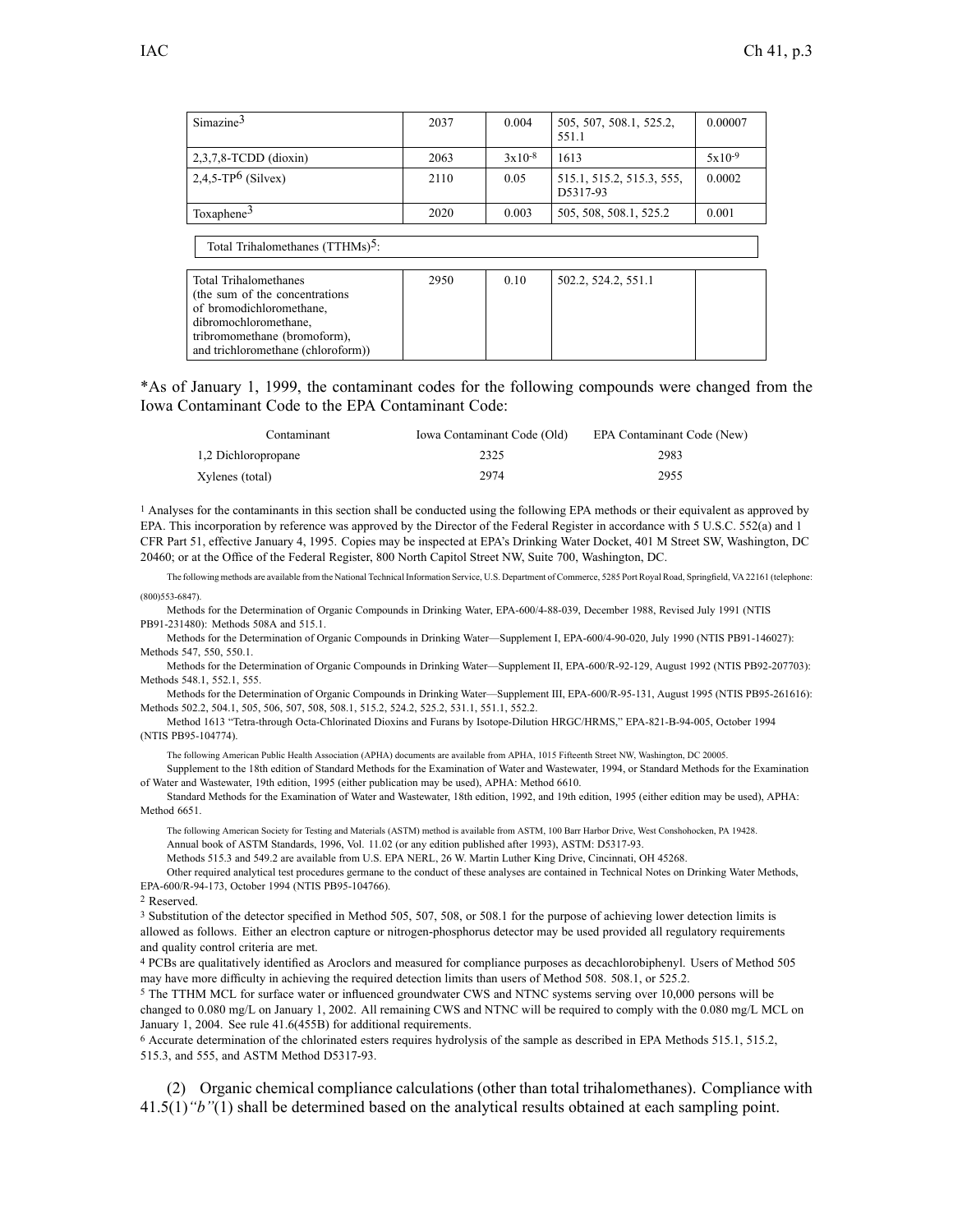1. For systems which are conducting monitoring at <sup>a</sup> frequency greater than annual, compliance is determined by <sup>a</sup> running annual average of all samples taken at each sampling point. If the annual average of any sampling point is greater than the MCL, then the system is out of compliance. If the initial sample or <sup>a</sup> subsequent sample causes the annual average to be exceeded, then the system is out of compliance immediately. Any samples below the detection limit shall be calculated as zero for purposes of determining the annual average.

2. If monitoring is conducted annually, or less frequently, the system is out of compliance if the level of <sup>a</sup> contaminant at any sampling point is greater than the MCL. If <sup>a</sup> confirmation sample isrequired by the department, the determination of compliance will be based on the average of two samples.

3. If <sup>a</sup> public water system has <sup>a</sup> distribution system separable from other parts of the distribution system with no interconnections, the department may allow the system to give public notice to only that portion of the system which is out of compliance.

(3) Treatment techniques for acrylamide and epichlorohydrin. Each public water supply system must certify annually in writing to the department (using third-party or manufacturer's certification) that when acrylamide and epichlorohydrin are used in drinking water systems, the combination (or product) of dose and monomer level does not exceed the levels specified as follows:

Acrylamide =  $0.05\%$  dosed at 1 ppm (or equivalent)

Epichlorohydrin =  $0.01\%$  dosed at 20 ppm (or equivalent)

Certifications can rely on information provided by manufacturers or third parties, as approved by the department.

*c. Organic chemical monitoring requirements.* Each public water system shall monitor at the time designated within each compliance period.

(1) Routine volatile organic chemical (VOC) monitoring requirements. Beginning on January 1, 1993, community water supplies and NTNC water supplies shall conduct monitoring of the contaminants listed in 41.5(1)*"b"*(1) for the purpose of determining compliance with the maximum contaminant level.

(2) VOC monitoring protocol.

1. VOC groundwater monitoring protocol. Groundwater systems shall take <sup>a</sup> minimum of one sample at every entry point to the distribution system which is representative of each well after treatment (hereafter called <sup>a</sup> source/entry point). Each sample must be taken at the same sampling point unless conditions make another sampling point more representative of each source, treatment plant, or within the distribution system.

2. VOC surface water monitoring protocol. Surface water systems (and combined surface/groundwater systems) shall take <sup>a</sup> minimum of one sample at each entry point to the distribution system after treatment (hereafter called <sup>a</sup> source/entry point). Each sample must be taken at the same sampling point unless conditions make another sampling point more representative of each source, treatment plant, or within the distribution system.

3. Multiple sources. If the system draws water from more than one source and the sources are combined before distribution, the system must sample at an entry point to the distribution system during periods of normal operating conditions (i.e., when water representative of all sources is being used). If <sup>a</sup> representative sample of all water sources cannot be obtained, as determined by the department, separate source/entry points with the appropriate monitoring requirements will be assigned by the department.

4. Initial VOCs monitoring frequency. Each community and nontransient noncommunity water system shall take four consecutive quarterly samples for each contaminant listed in 41.5(1)*"b"*(1) during each compliance period, beginning in the initial compliance period. If the initial monitoring for contaminants listed in 41.5(1)*"b"*(1) has been completed by December 31, 1992, and the system did not detect any contaminant listed in 41.5(1)*"b"*(1), then each groundwater and surface water system shall take one sample annually beginning with the initial compliance period.

5. Reduced VOC monitoring for groundwater systems. After <sup>a</sup> minimum of three years of annual sampling, the department may allow groundwater systems with no previous detection of any contaminant listed in 41.5(1)*"b"*(1) to take one sample during each compliance period.

6. VOC monitoring waivers. Each community and nontransient noncommunity groundwater system which does not detect <sup>a</sup> contaminant listed in 41.5(1)*"b"*(1) may apply to the department for <sup>a</sup>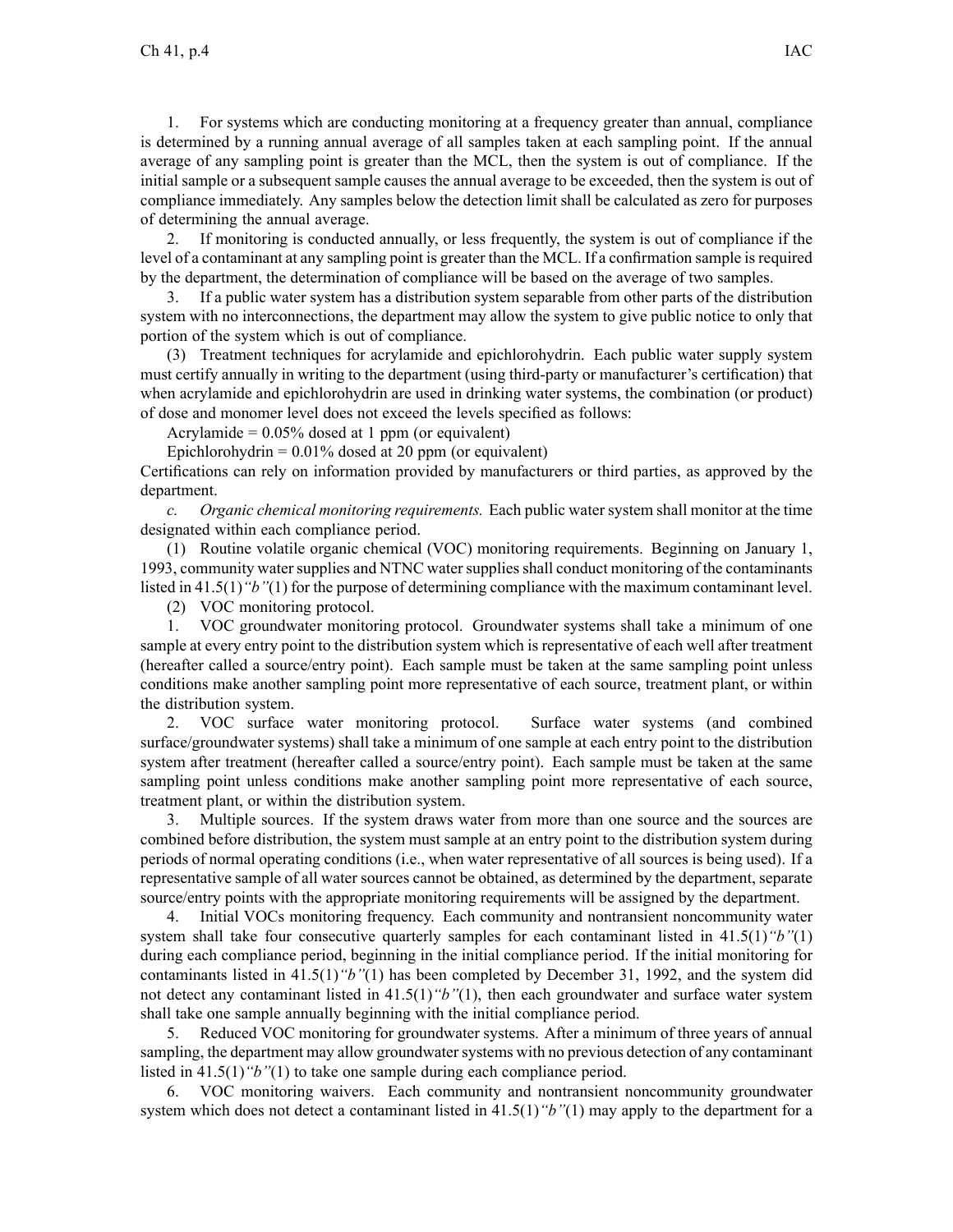waiver from the requirements of 41.5(1)<sup>"</sup>c"(2)<sup>"4"</sup> and "5" after completing the initial monitoring. A waiver shall be effective for no more than six years (two compliance periods). The department may also issue waivers to small systems for the initial round of monitoring for 1,2,4-trichlorobenzene. Detection is defined as greater than or equal to 0.0005 mg/L.

7. Bases of <sup>a</sup> VOC monitoring waiver. The department may gran<sup>t</sup> <sup>a</sup> waiver if the department finds that there has not been any knowledge of previous use (including transport, storage, or disposal) of the contaminant within the watershed or zone of influence of the system. If previous use of the contaminant is unknown or it has been used previously, then the following factors shall be used to determine whether <sup>a</sup> waiver is granted.

 $\bullet$ Previous analytical results.

● The proximity of the system to <sup>a</sup> potential point or nonpoint source of contamination. Point sources include spills and leaks of chemicals at or near <sup>a</sup> water treatment facility or at manufacturing, distribution, or storage facilities, or from hazardous and municipal waste landfills and other waste handling or treatment facilities.

●The environmental persistence and transport of the contaminants.

● The number of persons served by the public water system and the proximity of <sup>a</sup> smaller system to <sup>a</sup> larger system, and

● How well the water source is protected against contamination, such as whether it is <sup>a</sup> surface or groundwater system. Groundwater systems must consider factors such as depth of the well, the type of soil, and wellhead protection. Surface water systems must consider watershed protection.

8. VOC monitoring waiver requirements for groundwater systems. As <sup>a</sup> condition of the waiver, <sup>a</sup> groundwater system must take one sample at each sampling point during the time the waiver is effective (i.e., one sample during two compliance periods or six years) and update its vulnerability assessment considering the factors listed in 41.5(1)<sup>"</sup>c"(2)"7." Based on this vulnerability assessment the department must reconfirm that the system is nonvulnerable. If the department does not reconfirm within three years of the initial vulnerability determination, then the waiver is invalidated and the system is required to sample annually as specified in 41.5(1)*"c"*(2)"4."

9. VOC monitoring waiver requirements for surface water systems. Each community and nontransient noncommunity surface water system which does not detect <sup>a</sup> contaminant listed in 41.5(1)*"b"*(1) may apply to the department for <sup>a</sup> waiver from the requirements of 41.5(1)*"c"*(2)"4" after completing the initial monitoring. Composite samples from <sup>a</sup> maximum of five sampling points are allowed, provided that the detection limit of the method used for analysis is less than one-fifth of the MCL. Systems meeting this criterion must be determined by the department to be nonvulnerable based on <sup>a</sup> vulnerability assessment during each compliance period. Each system receiving <sup>a</sup> waiver shall sample at the frequency specified by the department (if any).

10. Increased VOC monitoring. If <sup>a</sup> contaminant listed in 41.5(1)*"b"*(1) is detected at <sup>a</sup> level exceeding 0.0005 mg/L in any sample, then:

The system must monitor quarterly at each sampling point which resulted in <sup>a</sup> detection.

The department may decrease the quarterly monitoring requirement specified in 41.5(1)*"c"*(2)"4" provided it has determined that the system is reliably and consistently below the maximum contaminant level. In no case shall the department make this determination unless <sup>a</sup> groundwater system takes <sup>a</sup> minimum of two quarterly samples and <sup>a</sup> surface water system takes <sup>a</sup> minimum of four quarterly samples.

If the department determines that the system is reliably and consistently below the MCL, the department may allow the system to monitor annually. Systems which monitor annually must monitor during the quarter(s) which previously yielded the highest analytical result.

Systems which have three consecutive annual samples with no detection of <sup>a</sup> contaminant may apply to the department for <sup>a</sup> waiver as specified in 41.5(1)*"c"*(2)"6."

Groundwater systems which have detected one or more of the following two-carbon organic compounds: trichloroethylene, tetrachloroethylene, 1,2-dichloroethane, 1,1,1-trichloroethane, cis-1,2-dichloroethylene, trans-1,2-dichloroethylene, or 1,1-dichloroethylene shall monitor quarterly for vinyl chloride. A vinyl chloride sample shall be taken at each sampling point at which one or more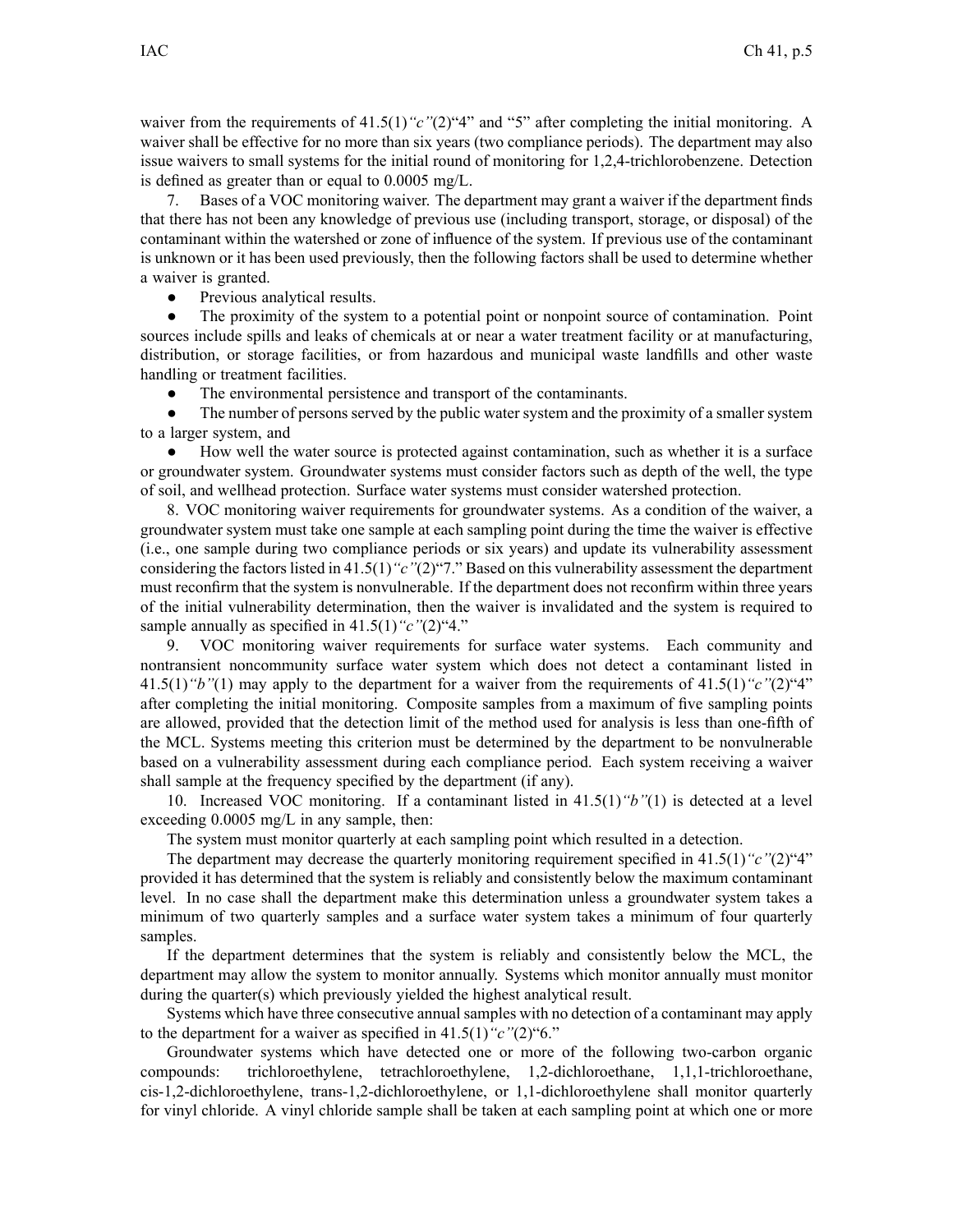of the two-carbon organic compounds was detected. If the results of the first analysis do not detect vinyl chloride, the department may reduce the quarterly monitoring frequency of vinyl chloride monitoring to one sample during each compliance period. Surface water systems are required to monitor for vinyl chloride as specified by the department.

11. VOCs reliably and consistently below the MCL. Systems which violate the MCL requirements of 41.5(1)*"b"*(1) must monitor quarterly. After <sup>a</sup> minimum of four consecutive quarterly samples which show the system is in compliance and the department determines that the system is reliably and consistently below the maximum contaminant level, the system may monitor at the frequency and times specified in 41.5(1)<sup>*"c"*(2)<sup>"10</sup>," third unnumbered paragraph (following approval by the department).</sup>

(3) Routine and repea<sup>t</sup> synthetic organic chemical (SOC) monitoring requirements. Analysis of the synthetic organic contaminants listed in 41.5(1)*"b"*(1) for the purposes of determining compliance with the maximum contaminant level shall be conducted as follows:

1. SOC groundwater monitoring protocols. Groundwater systems shall take <sup>a</sup> minimum of one sample at every entry point to the distribution system which is representative of each well after treatment (hereafter called <sup>a</sup> source/entry point). Each sample must be taken at the same sampling point unless conditions make another sampling point more representative of each source or treatment plant.

2. SOC surface water monitoring protocols. Surface water systems shall take <sup>a</sup> minimum of one sample at each entry point to the distribution system after treatment (hereafter called a source/entry point). Each sample must be taken at the same sampling point unless conditions make another sampling point more representative of each source or treatment plant. For purposes of this paragraph, surface water systems include systems with <sup>a</sup> combination of surface and ground sources.

3. Multiple sources. If the system draws water from more than one source and the sources are combined before distribution, the system must sample at an entry point to the distribution system during periods of normal operating conditions (i.e., when water representative of all sources is being used). If <sup>a</sup> representative sample of all water sources cannot be obtained, as determined by the department, separate source/entry points with the appropriate monitoring requirements will be assigned by the department.

4. SOC monitoring frequency. Community and nontransient noncommunity water systems shall take four consecutive quarterly samples for each contaminant listed in 41.5(1)*"b"*(1) during each compliance period beginning with the compliance period starting January 1, 1993. Systems serving more than 3,300 persons which do not detect <sup>a</sup> contaminant in the initial compliance period may reduce the sampling frequency to <sup>a</sup> minimum of two quarterly samples in one year during each repea<sup>t</sup> compliance period. Systems serving less than or equal to 3,300 persons which do not detect <sup>a</sup> contaminant in the initial compliance period may reduce the sampling frequency to <sup>a</sup> minimum of one sample during each repea<sup>t</sup> compliance period.

5. SOC monitoring waivers. Each community and nontransient water system may apply to the department for <sup>a</sup> waiver from the requirements of 41.5(1)*"c"*(3)"4." A system must reapply for <sup>a</sup> waiver for each compliance period.

6. Bases of an SOC monitoring waiver. The department may gran<sup>t</sup> <sup>a</sup> waiver if the department finds that there has been no knowledge of previous use (including transport, storage, or disposal) of the contaminant within the watershed or zone of influence of the system. If previous use of the contaminant is unknown or it has been used previously, then the department shall determine whether <sup>a</sup> waiver may be granted by considering:

 $\bullet$ Previous analytical results.

● The proximity of the system to <sup>a</sup> potential point or nonpoint source of contamination. Point sources include spills and leaks of chemicals at or near <sup>a</sup> water treatment facility or at manufacturing, distribution, or storage facilities, or from hazardous and municipal waste landfills and other waste handling or treatment facilities. Nonpoint sources include the use of pesticides to control insect and weed pests on agricultural areas, forest lands, home and gardens, and other land application uses.

 $\bullet$ The environmental persistence and transport of the pesticide or PCBs.

● How well the water source is protected against contamination due to such factors as depth of the well and the type of soil and the integrity of the well casing.

●Elevated nitrate levels at the water supply source, and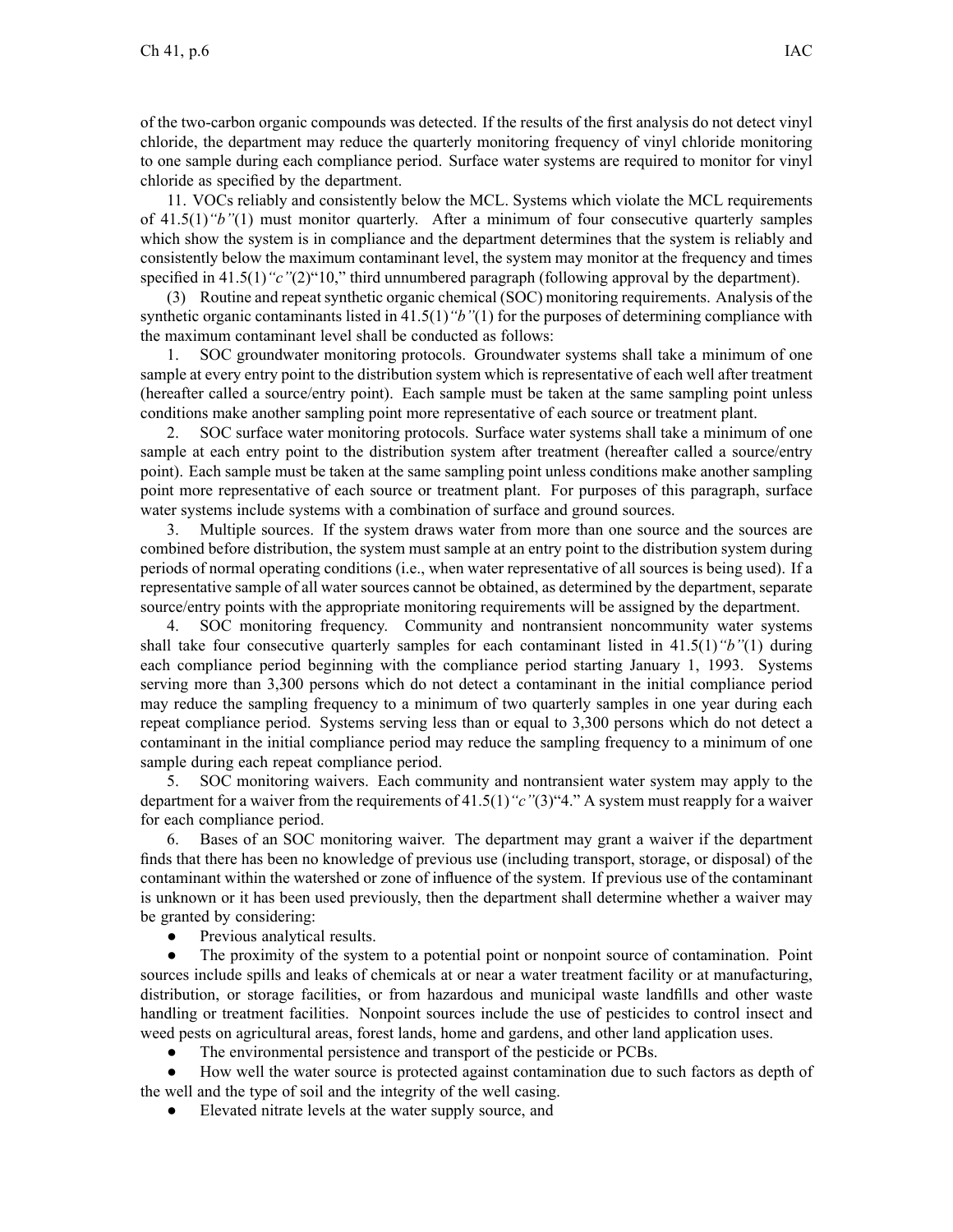$\bullet$  Use of PCBs in equipment used in the production, storage, or distribution of water (i.e., PCBs used in pumps and transformers).

7. Increased SOC monitoring. If <sup>a</sup> synthetic organic contaminant listed in 41.5(1)*"b"*(1) is detected in any sample, then:

 $\bullet$ Each system must monitor quarterly at each sampling point which resulted in <sup>a</sup> detection.

● The department may decrease the quarterly SOC monitoring requirement if the system is reliably and consistently below the maximum contaminant level. In no case shall the department make this determination unless <sup>a</sup> groundwater system takes <sup>a</sup> minimum of two quarterly samples and <sup>a</sup> surface water system takes <sup>a</sup> minimum of four quarterly samples.

● After the department determines the system is reliably and consistently below the maximum contaminant level, the system may monitor annually. Systems which monitor annually must monitor during the quarter that previously yielded the highest analytical result.

● Systems which have three consecutive annual samples with no detection of <sup>a</sup> contaminant may apply to the department for <sup>a</sup> waiver as specified in 41.5(1)*"c"*(3)"6."

● If monitoring results in detection of one or more of certain related contaminants (aldicarb, aldicarb sulfone, aldicarb sulfoxide, heptachlor, and heptachlor epoxide), then subsequent monitoring shall analyze for all related contaminants.

8. MCL violation and reliably/consistently below the MCL. Systems which violate the requirements of 41.5(1)*"b"* must monitor quarterly. After <sup>a</sup> minimum of four quarterly samples show the system is in compliance and the department determines the system is reliably and consistently below the MCL, the system shall monitor at the frequency specified in 41.5(1)*"c"*(3)"7."

(4) Organic chemical (SOC and VOC) confirmation samples. The department may require <sup>a</sup> confirmation sample for positive or negative results. If <sup>a</sup> confirmation sample is required by the department, the result must be averaged with the first sampling result and the average is used for the compliance determination as specified by 41.5(1)*"b"*(2). The department has discretion to disregard results of obvious sampling errors from this calculation.

(5) Organic chemical (SOC and VOC) composite samples. The department may reduce the total number of samples <sup>a</sup> system must analyze by allowing the use of compositing. Composite samples from <sup>a</sup> maximum of five sampling points are allowed, provided that the detection limit of the method used for analysis is less than one-fifth of the MCL. Compositing of samples must be done in the laboratory and analyzed within 14 days of sample collection.

1. If the concentration in the SOC or VOC composite sample is greater than or equal to 0.0005 mg/L for any contaminant listed in 41.5 (1)*"b"*(1), then <sup>a</sup> follow-up sample must be taken and analyzed within 14 days from each sampling point included in the composite.

2. If duplicates of the original sample taken from each sampling point used in the composite are available, the system may use these instead of resampling, provided the holding time of the samples is not exceeded. The duplicates must be analyzed and the results reported to the department within 14 days after completing analysis of the composite sample.

3. Compositing may only be permitted by the department at sampling points within <sup>a</sup> single system, unless the population served by the system is less than 3,300 persons. In systems serving less than or equal to 3,300 persons, the department may permit compositing among different systems provided the five-sample limit is maintained.

4. Compositing samples prior to gas chromatographic analysis.

● Add 5 mL or equal larger amounts of each sample (up to five samples are allowed) to <sup>a</sup> 25-mL glass syringe. Special precautions must be made to maintain zero headspace in the syringe.

● The samples must be cooled at 4 degrees Celsius during this step to minimize volatilization losses.

- ●Mix well and draw out <sup>a</sup> 5-mL aliquot for analysis.
- $\bullet$ Follow sample introduction, purging, and desorption steps described in the method.
- ●If less than five samples are used for compositing, <sup>a</sup> proportionately small syringe may be used.
- 5. Compositing samples prior to gas chromotographic/mass spectrometric analysis.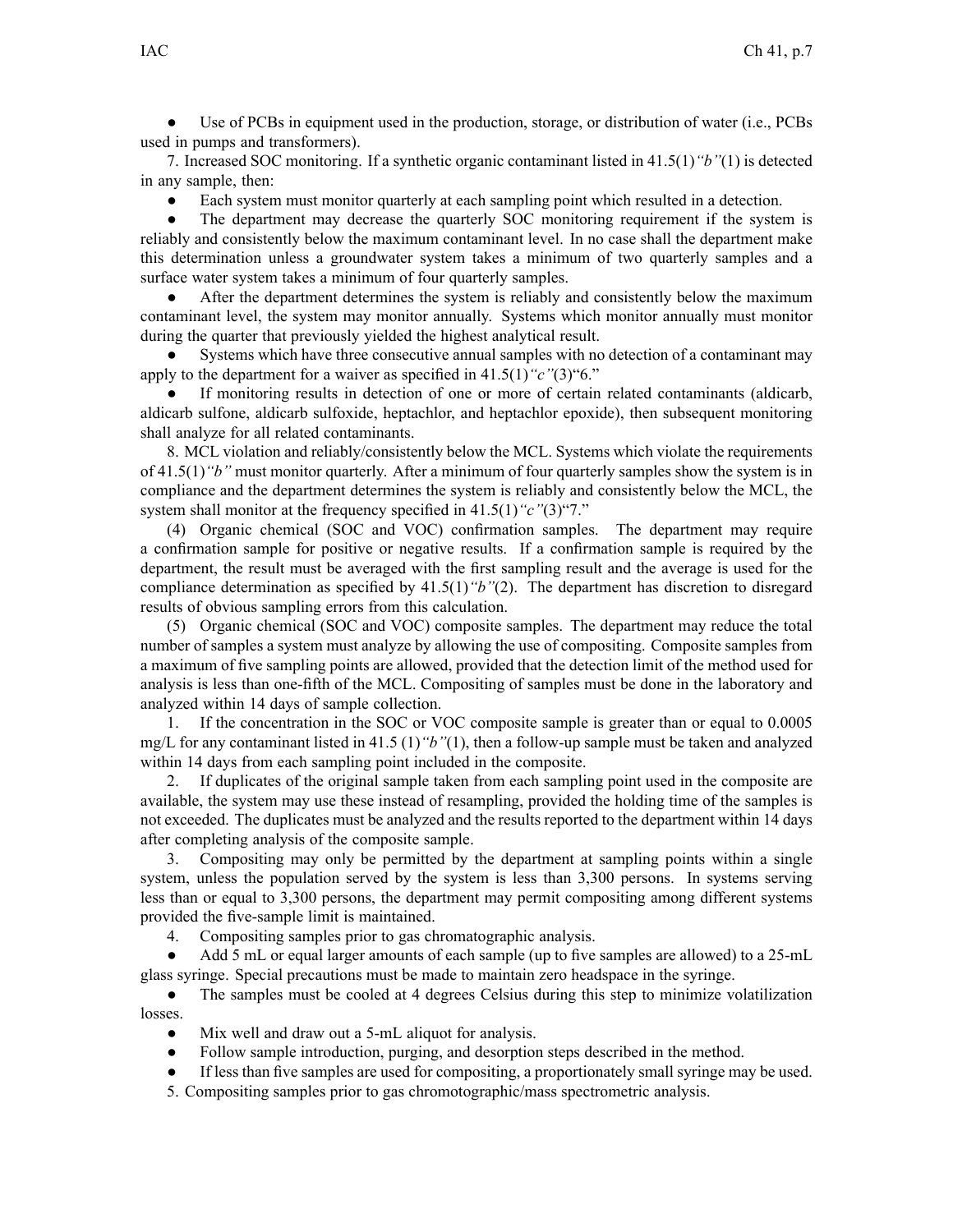● Inject 5 mL or equal larger amounts of each aqueous sample (up to five samples are allowed) into <sup>a</sup> 25-mL purging device using the sample introduction technique described in the method.

- ●The total volume of the sample in the purging device must be 25 mL.
- ●Purge and desorb as described in the method.

6. Grandfathered organic chemical (SOC and VOC) data. The department may allow the use of monitoring data collected after January 1, 1988, for VOCs and January 1, 1990, for SOCs required under Section 1445 of the Safe Drinking Water Act for purposes of initial monitoring compliance. If the data are generally consistent with the other requirements in this subparagraph, the department may use such data (i.e., <sup>a</sup> single sample rather than four quarterly samples) to satisfy the initial monitoring requirement for the initial compliance period beginning January 1, 1993. Systems which use grandfathered samples for VOCs and did not detect any contaminants listed in 41.5(1)*"b"*(1) shall begin monitoring annually in accordance with 41.5(1)*"c"*(2) beginning January 1, 1993.

7. Increased organic chemical (SOC and VOC) monitoring. The department may increase the required monitoring frequency, where necessary, to detect variations within the system (e.g., fluctuations in concentration due to seasonal use, changes in water source, changes to treatment facilities or normal operation thereof).

8. Organic chemical (SOC and VOC) vulnerability assessment criteria. Vulnerability of each public water system shall be determined by the department based upon an assessment of the following factors.

● VOC vulnerability assessment criteria—previous monitoring results. A system will be classified vulnerable if any sample was analyzed to contain one or more contaminants listed in 41.5(1)*"b"*(1)-(VOCs) or 41.5(1)*"b"*(3) excep<sup>t</sup> for trihalomethanes or other demonstrated disinfection by-products.

● SOC vulnerability assessment criteria—previous monitoring results. A system will be classified vulnerable if any sample was analyzed to contain one or more contaminants listed in 41.5(1)*"b"*(2)-(SOCs) or 41.5(1)*"b"*(3) excep<sup>t</sup> for trihalomethanes or other demonstrated disinfection by-products.

 $\bullet$  Proximity of surface water supplies to commercial or industrial use, disposal or storage of volatile synthetic organic chemicals. Surface waters which withdraw water directly from reservoirs are considered vulnerable if the drainage basin upgradient and within two miles of the shoreline at the maximum water level contains major transportation facilities such as primary highways or railroads or any of the contaminant sources listed in this subparagraph. Surface water supplies which withdraw water directly from flowing water courses are considered vulnerable if the drainage basin upgradient and within two miles of the water intake structure contains major transportation facilities such as primary highways or railroads or any of the contaminant sources listed in this subparagraph.

● Proximity of supplies to commercial or industrial use, disposal or storage of volatile synthetic organic chemicals. Wells that are not separated from sources of contamination by at least the following distances will be considered vulnerable.

| Sources of Contamination                                                                  | Shallow Wells as defined<br>in $567 - 40.2(455B)$ | Deep Wells as defined<br>in $567 - 40.2(455B)$ |
|-------------------------------------------------------------------------------------------|---------------------------------------------------|------------------------------------------------|
| Sanitary and industrial point discharges                                                  | $400$ ft                                          | $400$ ft                                       |
| Mechanical waste treatment plants                                                         | $400$ ft                                          | $200$ ft                                       |
| Lagoons                                                                                   | $1,000$ ft                                        | $400$ ft                                       |
| Chemical and storage (aboveground)                                                        | $200$ ft                                          | $100$ ft                                       |
| Chemical and mineral storage including<br>underground storage tanks on or below<br>ground | $400$ ft                                          | $200$ ft                                       |
| Solid waste disposal site                                                                 | $1,000$ ft                                        | $1,000$ ft                                     |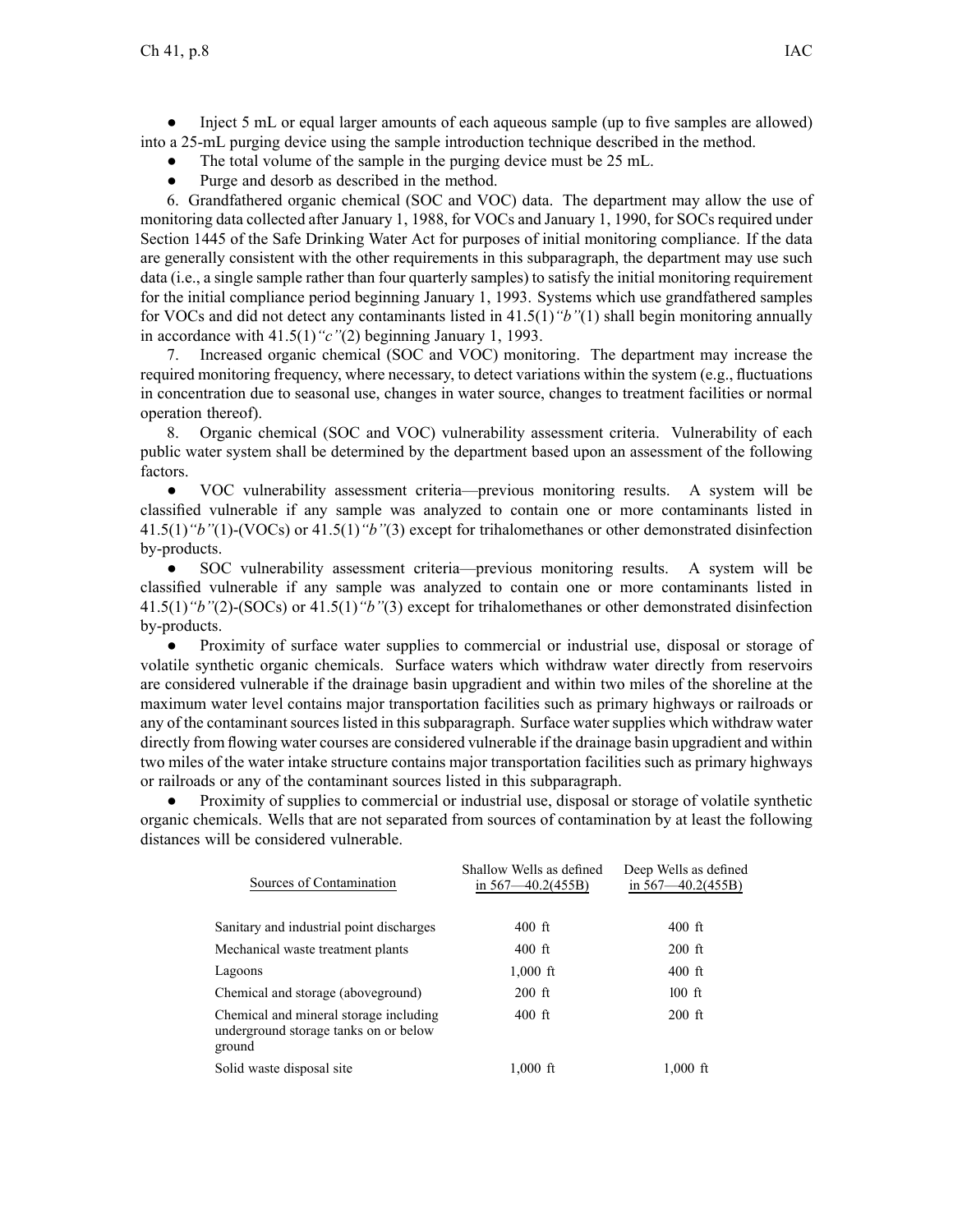● A system is deemed to be vulnerable for <sup>a</sup> period of three years after any positive measurement of one or more contaminants listed in 41.5(1)*"b"*(3) excep<sup>t</sup> for trihalomethanes or other demonstrated disinfection by-products.

*d. Best available technology(ies) (BATs).* Rescinded IAB 8/11/99, effective 9/15/99.

*e. Total trihalomethanes sampling, analytical and other requirements.* The maximum contaminant level for total trihalomethanes applies to community water systems which serve <sup>a</sup> population of 10,000 or more individuals and which add <sup>a</sup> disinfectant (oxidant) to the water in any par<sup>t</sup> of the treatment process. Compliance with the maximum contaminant level is calculated pursuan<sup>t</sup> to 41.5(1)*"b"*(1). Total trihalomethanes is the sum of the concentrations of bromodichloromethane, dibromochloromethane, tribromomethane (bromoform) and trichloromethane (chloroform).

(1) Applicability. Community watersystems which use <sup>a</sup> groundwatersource,serve <sup>a</sup> population of 10,000 or more individuals, and which add disinfectant (oxidant) to the water in any par<sup>t</sup> of the drinking water treatment process shall analyze for total trihalomethanes in accordance with this subrule, until December 31, 2003, after which time the systems must comply with 41.6(455B). The requirements of this subrule also apply to community water systems which use surface water or IGW in whole or in par<sup>t</sup> and serve 10,000 or more persons, until December 31, 2001, after which time the systems must comply with 41.6(455B). After December 31, 2003, paragraph 41.5(1)*"e"* is no longer applicable to any Iowa public water supply.

1. For the purpose of this subrule, samples to be taken by the system shall be based on the number of treatment plants used by the system, excep<sup>t</sup> that multiple wells drawing water from <sup>a</sup> single aquifer may, with approval of the department, be considered as one treatment plant for determining the minimum number of samples.

- 2. All samples required within <sup>a</sup> calendar quarter shall be collected within <sup>a</sup> 24-hour period.
- (2) General sampling requirements.

1. For all community water systems utilizing surface water sources in whole or in part, and for all community water systems utilizing only groundwater sources that have not been determined by the department to qualify for the monitoring requirements of 41.5(1)*"e"*(3), analyses for total trihalomethanes shall be performed at quarterly intervals on at least four water samples for each treatment plant used by the system. At least 25 percen<sup>t</sup> of the samples shall be taken at locations within the distribution system reflecting the maximum residence time of the water in the system. The remaining 75 percen<sup>t</sup> shall be taken at representative locations in the distribution system, taking into account number of persons served, different sources of water and different treatment methods employed. The results of all analyses per quarter shall be arithmetically averaged. All samples collected shall be used in the computation of the average, unless the analytical results are invalidated for technical reasons. Sampling and analyses shall be conducted in accordance with the methods listed in 41.5(1)*"e"*(5).

2. The department may allow <sup>a</sup> community water system to reduce the monitoring frequency required by 41.5(1)*"e"*(2)"1" to <sup>a</sup> minimum of one sample analyzed for TTHMs per quarter taken at <sup>a</sup> point in the distribution system reflecting the maximum residence time of the water in the system, upon <sup>a</sup> determination by the department that the data from at least one year of monitoring in accordance with 41.5(1) "*e*"(2)"1" and local conditions demonstrate that total trihalomethane concentrations will be consistently below the maximum contaminant level.

3. If at any time during which the reduced monitoring frequency prescribed under 41.5(1)*"e"*(2)"2" applies, the resultsfrom any analysis exceed 0.10 mg/L of TTHMs and such results are confirmed by at least one check sample taken promptly after such results are received, or if the system makes any significant change to its source of water or treatment program, the system shall immediately begin monitoring in accordance with the requirements of 41.5(1)*"e"*(2)"1" which monitoring shall continue for at least one year before the frequency may be reduced again. The department may increase <sup>a</sup> system's monitoring frequency above the minimum in those cases where the department determines it is necessary to detect variations of TTHM levels within the distribution system.

(3) Groundwater sampling requirements.

1. The department may allow <sup>a</sup> community water system utilizing only groundwater sources to reduce the monitoring frequency required by 41.5(1)*"e"*(2)"1" to <sup>a</sup> minimum of one sample for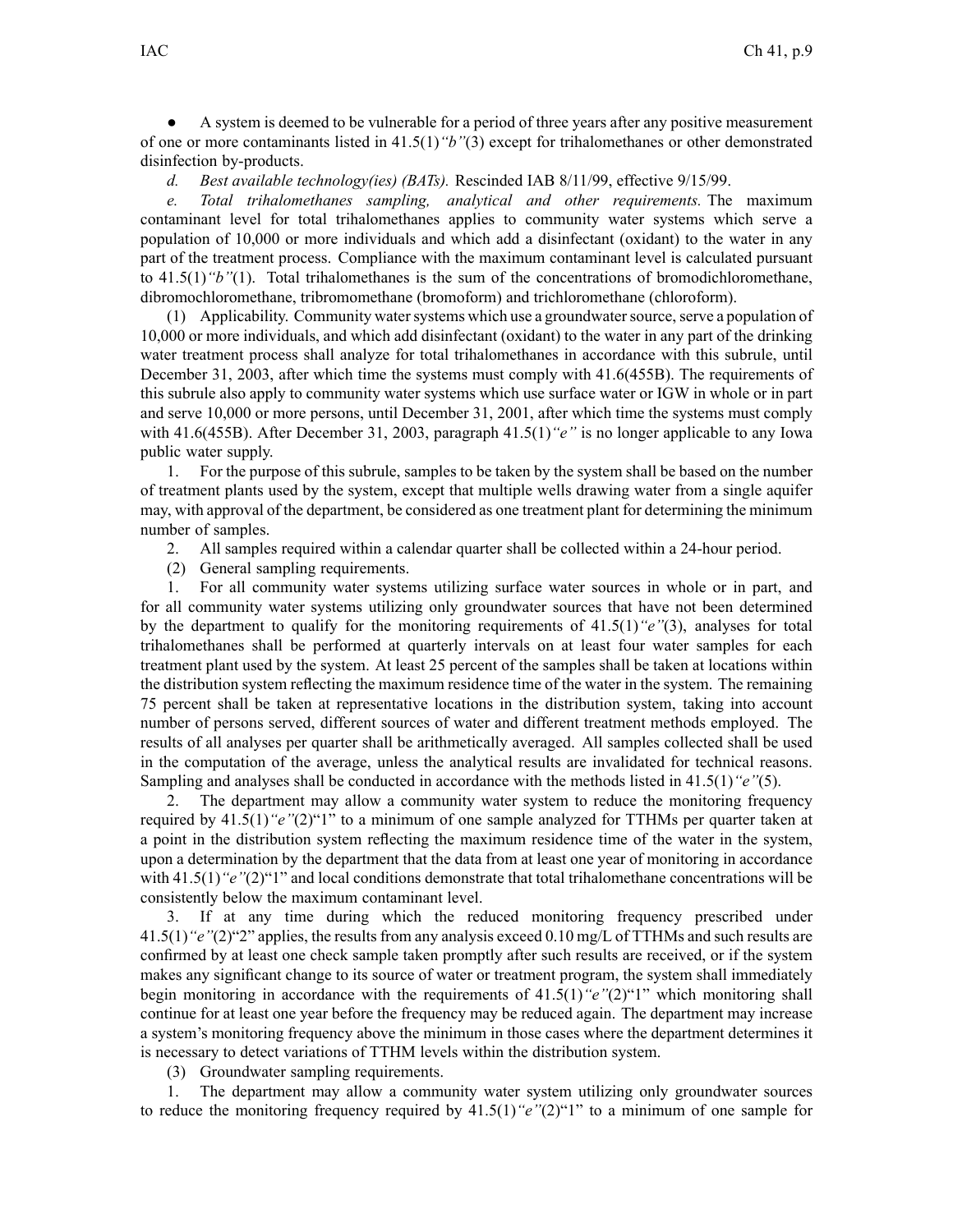maximum TTHM potential per year for each treatment plant used by the system taken at <sup>a</sup> point in the distribution system reflecting maximum residence time of the water in the system. The system's monitoring frequency may only be reduced upon <sup>a</sup> determination by the department that, based upon the data submitted by the system, the system has <sup>a</sup> maximum TTHM potential of less than 0.10 mg/L and that, based upon an assessment of the local conditions of the system, the system is not likely to approach or exceed the maximum contaminant level for TTHMs. All samples collected shall be used for determining whether the system must comply with the monitoring requirements of 41.5(1)*"e"*(2), unless the analytical results are invalidated for technical reasons. Sampling and analyses shall be conducted in accordance with the methods listed in 41.5(1)*"e"*(5)*.*

2. If at any time during which the reduced monitoring frequency prescribed under 41.5(1)*"e"*(3)"1" applies, the results from any analysis taken by the system for the maximum TTHM potential are equal to or greater than 0.10 mg/L, and such results are confirmed by at least one check sample taken promptly after such results are received, the system shall immediately begin monitoring in accordance with the requirements of 41.5(1)*"e"*(2) and such monitoring shall continue for at least one year before the frequency may be reduced again. In the event of any significant change to the system's raw water or treatment program, the system shall immediately analyze an additional sample for maximum TTHM potential taken at <sup>a</sup> point in the distribution system reflecting maximum residence time of the water in the system for the purpose of determining whether the system must comply with the monitoring requirements of 41.5(1)*"e"*(2). The department may increase monitoring frequencies above the minimum in those cases where the department determines it is necessary to detect variation of TTHM levels within the distribution system.

(4) Compliance calculation. Compliance with 41.5(1)*"b"*(3) shall be determined based on <sup>a</sup> running annual average of quarterly samples collected by the system as prescribed in 41.5(1)*"e"*(2)"1" or 41.5(1)*"e"*(2)"2." If the average of samples covering any 12-month period exceeds the maximum contaminant level, the supplier of water shall notify the public pursuan<sup>t</sup> to 567—42.1(455B). Monitoring after public notification shall be at <sup>a</sup> frequency designated by the department and shall continue until <sup>a</sup> monitoring schedule as <sup>a</sup> condition to an operation permit or enforcement action shall become effective.

(5) Sampling and analytical methodology. Sampling and analyses made pursuan<sup>t</sup> to this subrule shall be conducted by one of the approved total trihalomethane methods listed in 41.5(1)"*b*."

Samples for TTHM shall be dechlorinated upon collection to preven<sup>t</sup> further production of trihalomethanes, according to the procedures described in the above-referenced methods, excep<sup>t</sup> acidification is not required if only THMs or TTHMs are to be determined. Samples for maximum TTHM potential should not be dechlorinated or acidified, and should be held for seven days at 25 degrees Celsius (or above) prior to analysis.

(6) System modificiation. Before <sup>a</sup> community water system makes any modifications to its existing treatment process for the purposes of achieving compliance with the TTHM MCL, such system must submit and obtain department approval of <sup>a</sup> plan setting forth its proposed modification and any safeguards that it will implement to ensure that the bacteriological quality of the drinking water served by such system will not be adversely affected by such modification.

Each system shall comply with the provisions set forth in the department-approved plan. At <sup>a</sup> minimum, <sup>a</sup> department-approved plan shall require any system modifying its disinfection practice to:

1. Evaluate the water system for sanitary defects and evaluate the source for biological quality;

2. Evaluate its existing treatment practices and consider improvements that will minimize disinfectant demand and optimize finished water quality throughout the distribution system;

3. Provide baseline water quality survey data of the distribution system required by the department;

4. Conduct any additional monitoring determined by the department to be necessary to ensure continued maintenance of optimal biological quality in the finished water; and

5. Demonstrate an active disinfectant residual throughout the distribution system at all times during and after the modification.